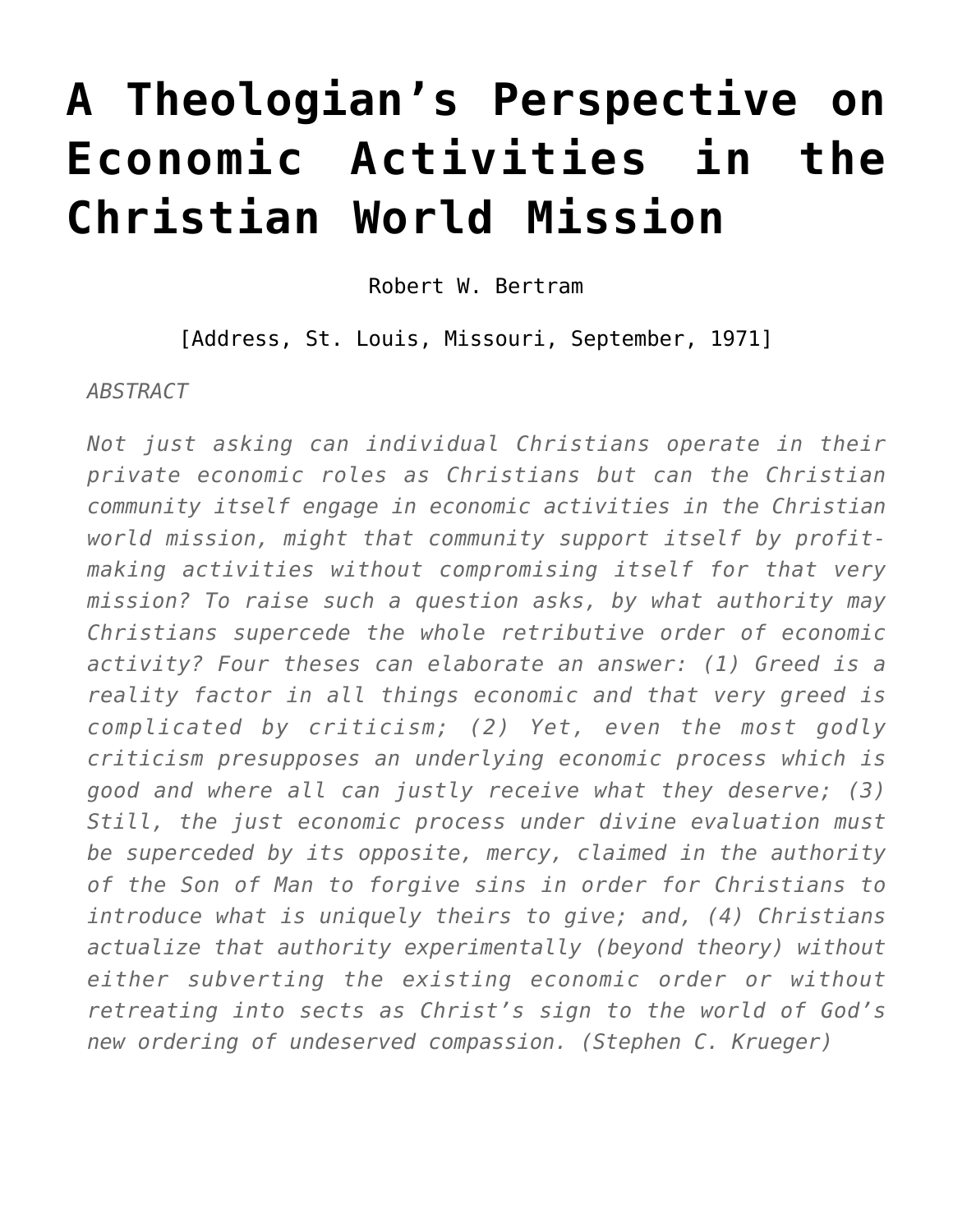## **Introduction**

Can the Christian community conduct an economic order which, as such, is Christian? The question is not how individuals — say, as consumers or employees or investors — can operate in their private economic roles as Christian persons. The question is rather about a corporate operation, the church as an organic whole, acting as a single public agent. For instance, my assignment from Dr. Danker suggests that this agent might "be a church structure or a separate para-structure . . . operating in fraternal relationship with the church." The question is whether such churchly structures can "engage in economic activities in the Christian world mission."

To do that, Dr. Danker further suggests, the church would not simply depend on "cash offerings" but would also "supplement its income by profit-making economic activities." But if so, wouldn't the church become just one economic enterprise among others, "making profit" the same way any good business does? I think that would be hazardous, perhaps not so much for moral reasons as for "mission" reasons. For what would then distinguish these churchly economic activities as Christian? The mere fact that their profits are turned over to "the Christian world mission?" Is that distinctive enough to qualify the economic activities themselves as Christian?

The objection is not that economic activity is corrupt. It is, of course. But so are government and education and marriage. Yet all these sectors of life, including the economic one, are simultaneously the good operations of God. Yet look how God operates them. Does he operate them the way he does his church, by grace? Can you operate an economic order — even a churchly, mini-economic order — by grace? Still, wouldn't that be essential? If these churchly economic activities are to act out the Christian world mission, they ought to be more by far than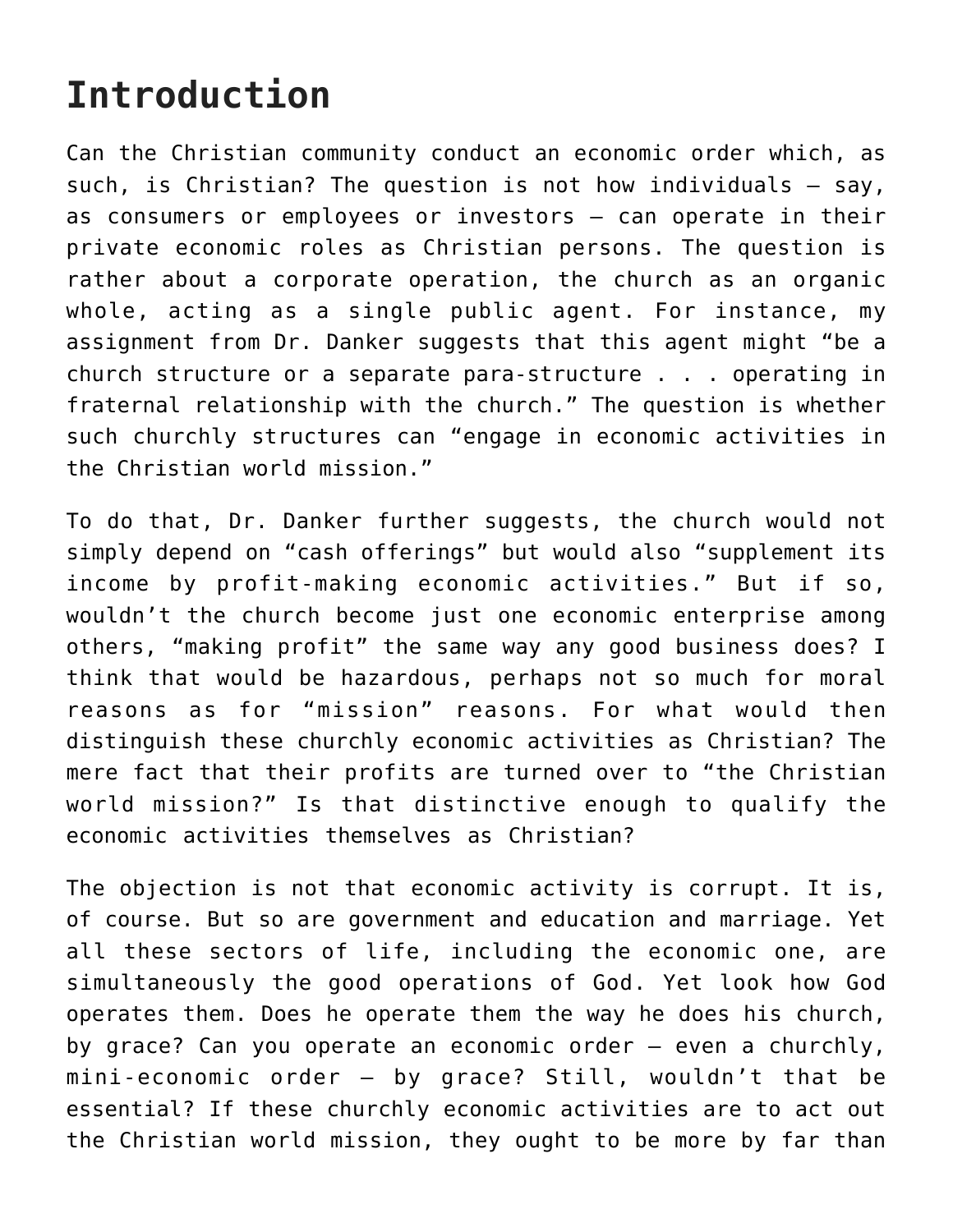merely left-handed means for getting that mission financed. Rather they ought to pantomime that mission's own uniqueness, God's mercy in Christ. By the very way these structures would accumulate wealth ("make profit") they would have to signify how God in Christ gives people not what they have coming to them but gives them everything gratis. Can even the church do economics that way? Especially so, since the mission church is but a tiny minority and the vast economic environment on which it would have to depend operates by quite different, "alien" rules. If these alien rules happen also to be God's own, who is the church to tamper with them? Can there be, this side of the final glory, an economic order *sola gratia*? But can a church business which operates with any other rule still look like and be the Christian world mission? The problem is indeed theological, not to mention overwhelming.

One way to keep this unwieldy problem at least minimally manageable is to concentrate on just a few biblical texts. Why not choose texts which are generally familiar, as the old epistle lessons from the churchyear are? One such text, from the epistle lesson for the third Sunday after Pentecost, is at the time of this writing still fresh in the memory: "But if anyone has the world's goods and sees his brother in need, yet closes his heart against him, how does the love of God abide in him?" (I John 3: 17). Another similar text comes from the epistle lesson for the very week in which our conference occurs, the twentieth week after Pentecost; "Let the thief no longer steal, but rather let him labor, doing honest work with his hands, so that he may be able to give to those in need." (Ephesians 4: 28).

The intention here is not to press these texts literalistically as though they exhausted verbatim the whole of the Christian economic ethos. Obviously there is more to the Christian community's ethos which is economic than merely doing honest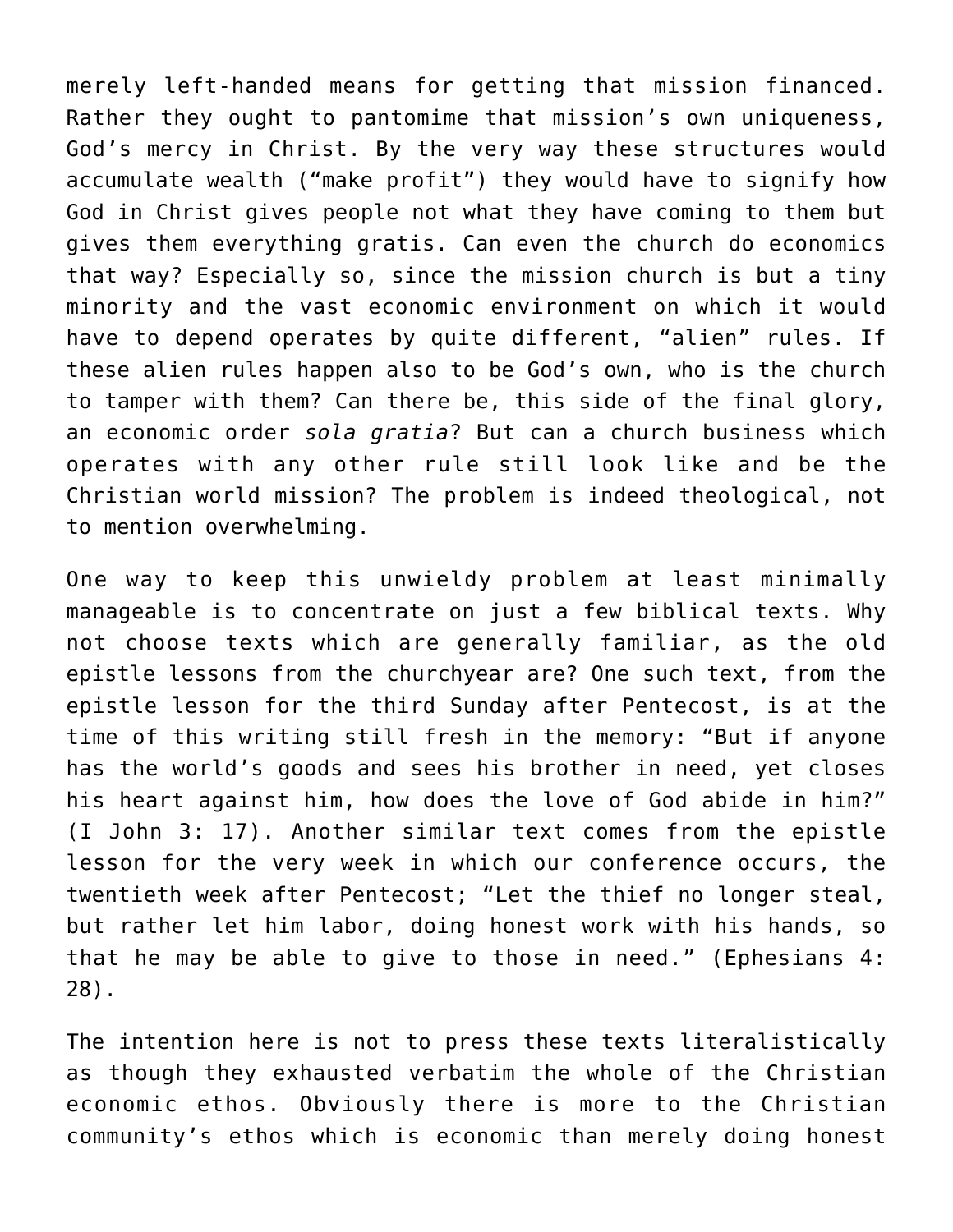work and sharing with the needy. And there is more to the community's economic ethos which is Christian than mere exhortation. Still, these texts do harbor far-ranging implications well beyond their explicit prescriptions. These snippets of apostolic paraenesis are concrete universals, reflecting broad assumptions about the economic order generally and about the apostolic community's relation to that order.

What follows are four theses, each with its own series of elaborations. First, greed is a reality factor in economic activity, also in the economic activity of the Christian community; and apostolic injunctions against such greed, because they imply criticism of it, evoke resistance and still subtler forms of greed — greed complicated by criticism. Second, the apostolic admonitions presuppose also an underlying economic process which is good — good, if only because it is that process which greed is damaging; and that economic order — where men get and give what is deserved, all by an elaborate process of critical evaluation –is likewise a fact of life, as factual as greed is, and not just a moral ideal. Third, since economic man gets as he is entitled to get, reflecting how he is constantly under divine evaluation, any attempt to supercede that critical order by its opposite, sheer mercy, requires the highest possible authorization — which is exactly what Christians claim to have by virtue of "the Son of Man's authority upon earth to forgive sin." Fourth, whether the Christian community can actualize its authority for non- retributive, non- critical action also in economic life, whether it can do so either without subverting the Creator's existing economic processes or without retreating into economic sects, is I think answerable not theoretically but only experimentally.

First Thesis. Greed is a reality factor in economic activity,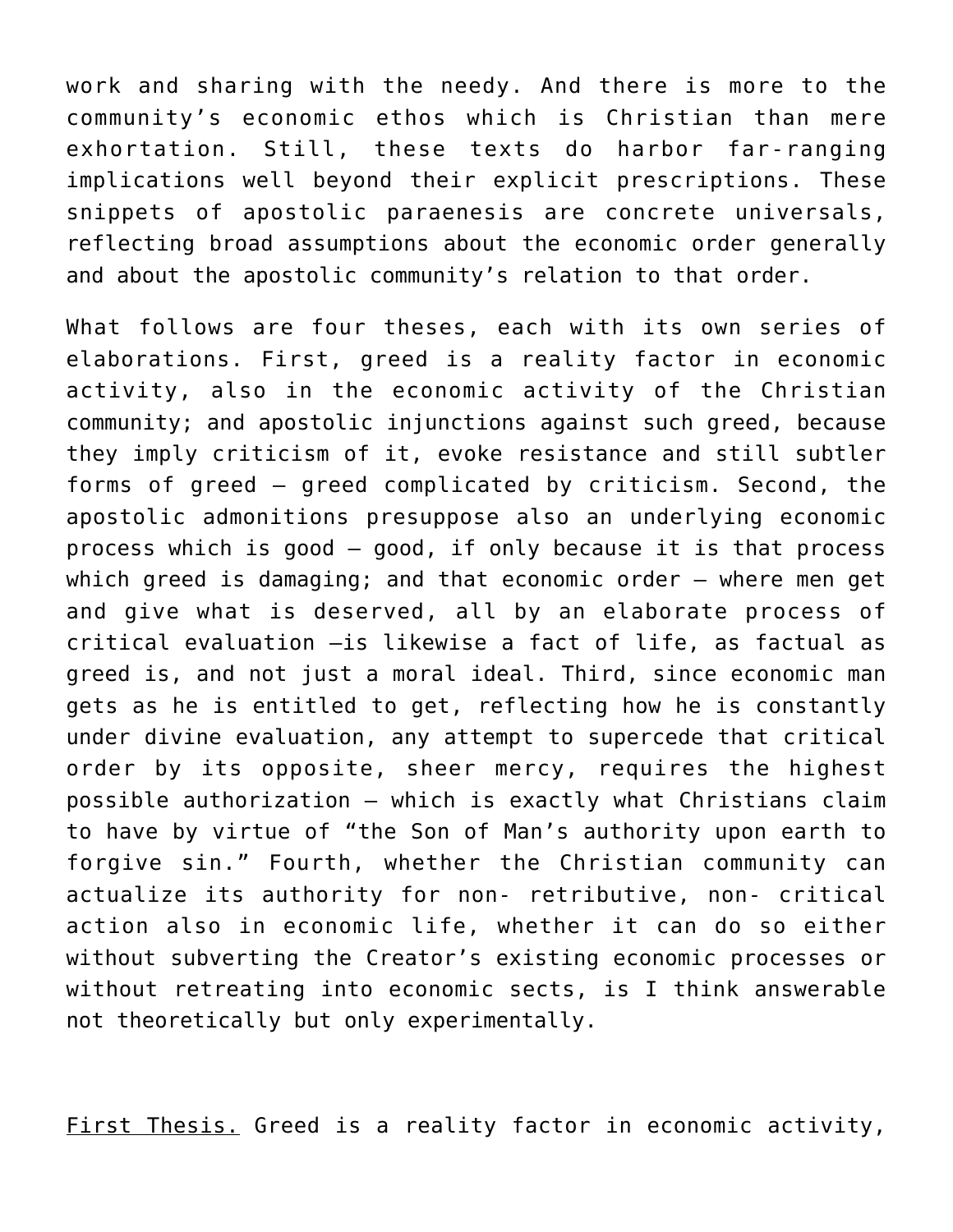also in the economic activity of the Christian community; and apostolic injunctions against such greed, because they imply criticism of it, evoke resistance and still subtler forms of greed – greed complicated by criticism.

**a)** One look at our two biblical texts is enough to tell us that there is in their Christian communities, prior to any exhortations or prior to any words at all, an ugly reality situation. There are, behind these apostolic admonitions, real live Christians, who in the Ephesian community are outright thieves (*kleptoon*) and in the Johannine community owners of "the world's goods" (*bion tou kosmou*), in both cases withholding help from those in need.

**b)** That, alas — namely, that actual thievery and stinginess — is itself part of the Christian community's economic ethos. Real sin is as much a part of that community's ethos as the earnest exhortations are which counter it.

**c)** But do the exhortations even do that? Do they counter the sin, really? Might they not actually worsen it? For the sorry fact of thievery and greed already makes the apostles' exhortations into something considerably more than exhortations, namely, into clearly implied criticism, into judgment. And judgment, by alienating a man and evoking his resistance, can disable him outright from doing the very thing the exhortations are exhorting him to do.

**d)** For that matter, we may wonder why the apostles' judgments in these cases are not more condemnatory, the situation being as reprehensible as it is. That is an important question, one which theologically demands an explanation and one to which we shall have to return.

**e)** At any rate, this much has to be said now: The people whom the apostles are here addressing are not morally free. That is,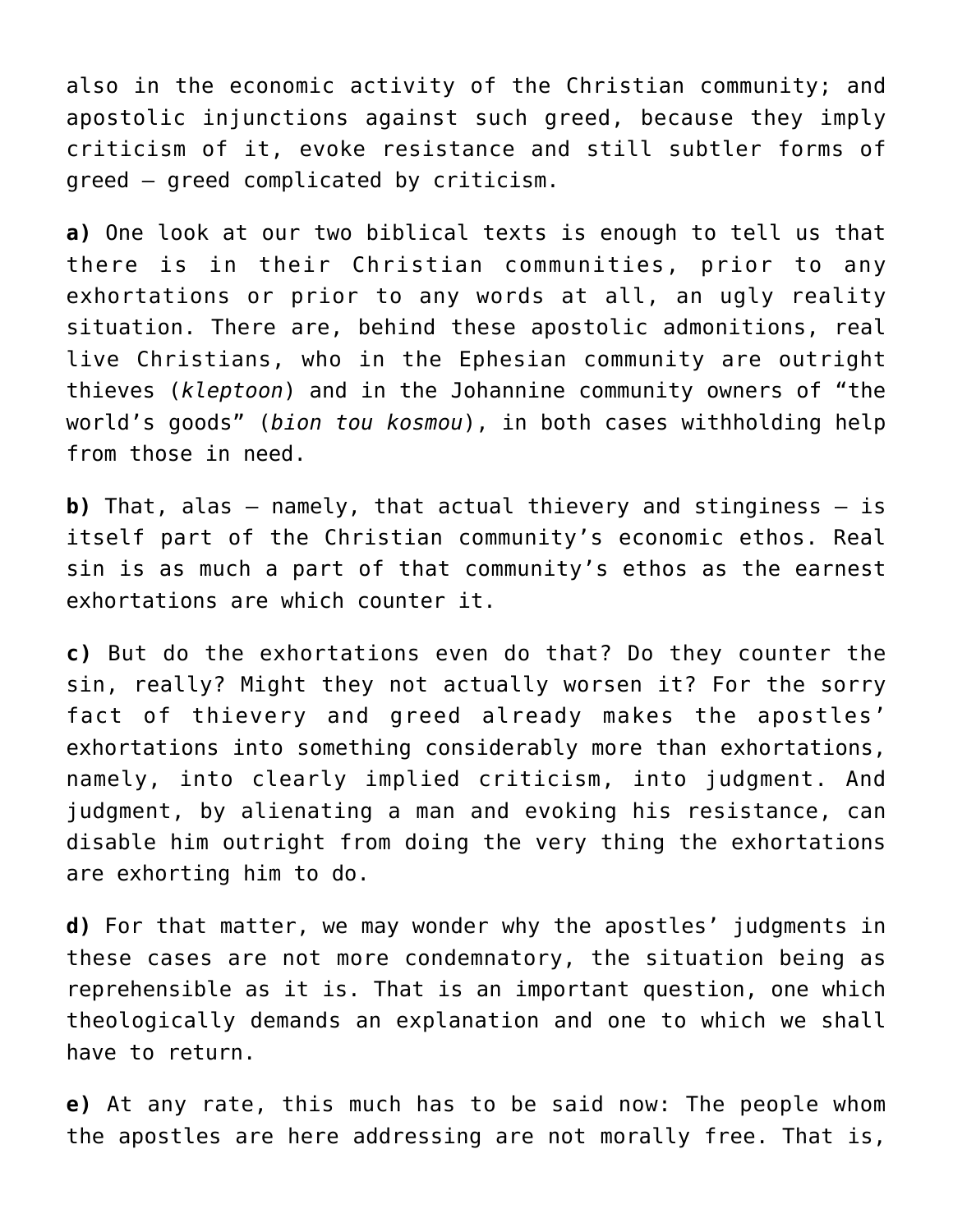they are not free simply to do what the apostles urge them to do. And why aren't they free to do that? Because what the apostles are doing is not simply urging but also criticizing, and because criticism does not leave a sinful man free but already constricts and paralyzes him the more.

**f)** He is not, in that supposed "moment of decision" as he considers the apostolic imperative, hovering there in pure neutrality, free to act either one way or the other. And what binds him is not only his past, his accustomed thievery or the addiction to his wealth, but worse than that: this very imperative binds him which on the contrary is supposed to start him on a new future. It paralyzes him by its implicit accusation.

**g)** Oh, the imperatives may get him to stop stealing or even to begin sharing, though we should not be too quick to assume that because that prospect is conceivable it is therefore probable. But suppose it were probable. Even so, the problem with this thief or this miser — precisely his ethical problem – is more abject than explicit thievery or explicit greed. Worse than that, he "closes his heart against" his brother. Will exhortations cure that, especially when they are at the same time really thinly veiled accusations? Still less likely, will they make "the love of God abide in him?" What if those judgmental exhortations would extort from him some new show of generosity. Might that not disguise more deceptively than ever his inner atheism and heartlessness? Isn't that conceivable? Even probable?

**h)** Still, aren't these ugly realities — both the *de facto* stinginess and its worsening under criticism — constant components of Christian economic ethos? It would be fatuous to reserve the adjective "Christian" to only such ideal behavior as seems to be extolled in apostolic paraenesis, and to ignore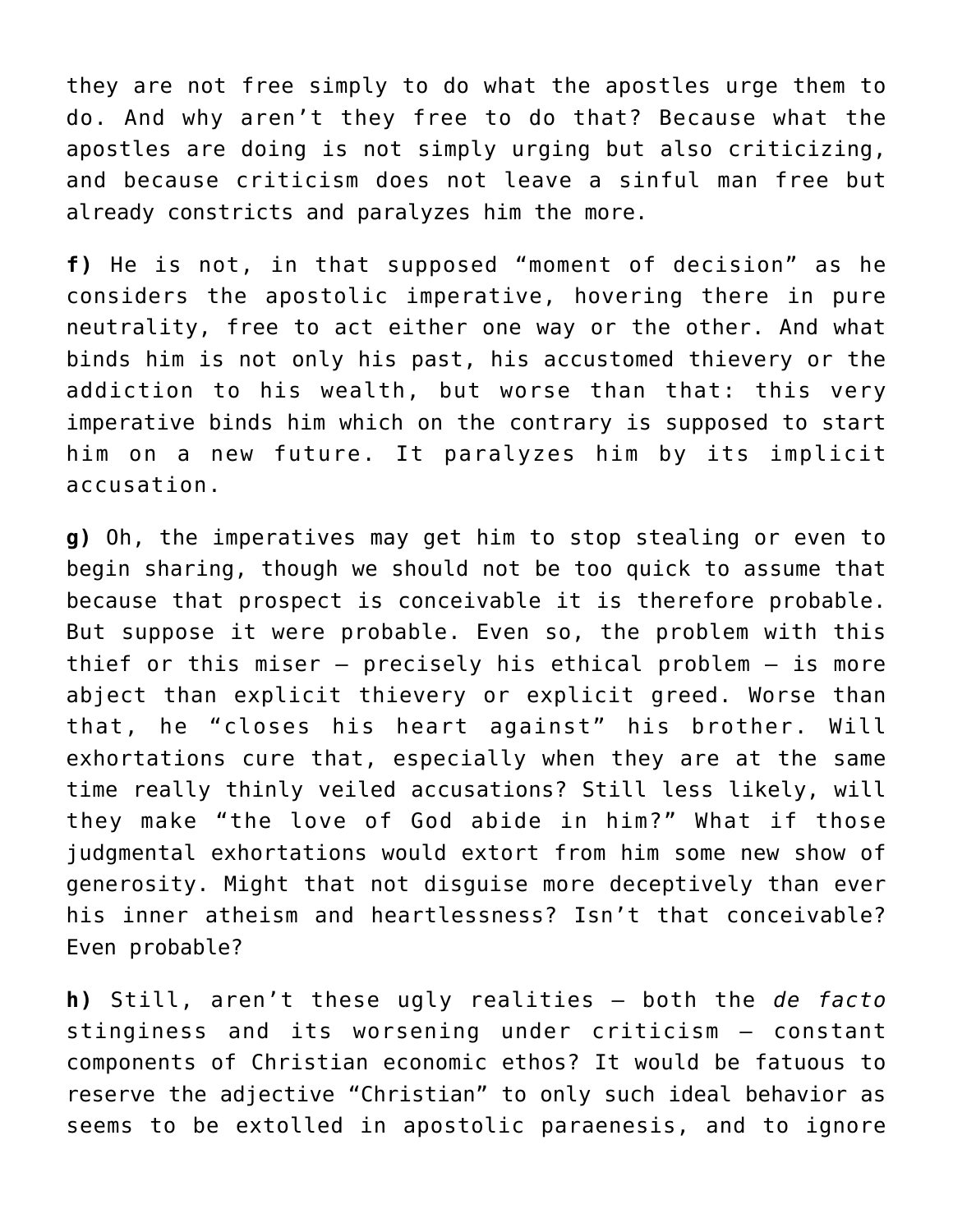those human realities which directly occasion that paraenesis consigning such embarrassments to, say, "non-Christian" ethos. Christian ethos ought not be simply equated with good behavior, flattering as that might be.

**i)** The flattery is only slightly more subtle when we pretend that Christian ethos is but one moment after another of free decision-making. 'As though the very demands upon us, being judgmental as they are, did not already prejudice our decisions and our chances. 'As though all we needed for right decisions were some moral guidance and sufficient motivation to carry it out. 'As though we didn't need, first of all and continually, to be relieved of the criticism.

**j)** Christian ethos is the actual ethos of Christians, as that is being actively and immanently evaluated by God and as his ongoing evaluating of it influences their ethos in turn. One dimension of this divine evaluation is judgmental, with the result that Christians too begrudge it — begrudge both God and brother. But then that grudging result likewise belongs to their ethos, though it is no less Christian of them to strive that it won't. How does Paul say it: "the law begets wrath?"

Second Thesis. The apostolic admonitions presuppose also an underlying economic process which is good — good, if only because it is that process which greed is damaging; and that economic order — where men get and give what is deserved, all by an elaborate process of critical evaluation — is likewise a fact of life, as factual as greed is, and not just a moral ideal.

**a)** So the apostolic admonitions imply something else — in addition, that is, to the negative reality of greed-compoundedby-criticism. They imply another whole reality, this time not an evil one but a good one. It is that very reality in fact which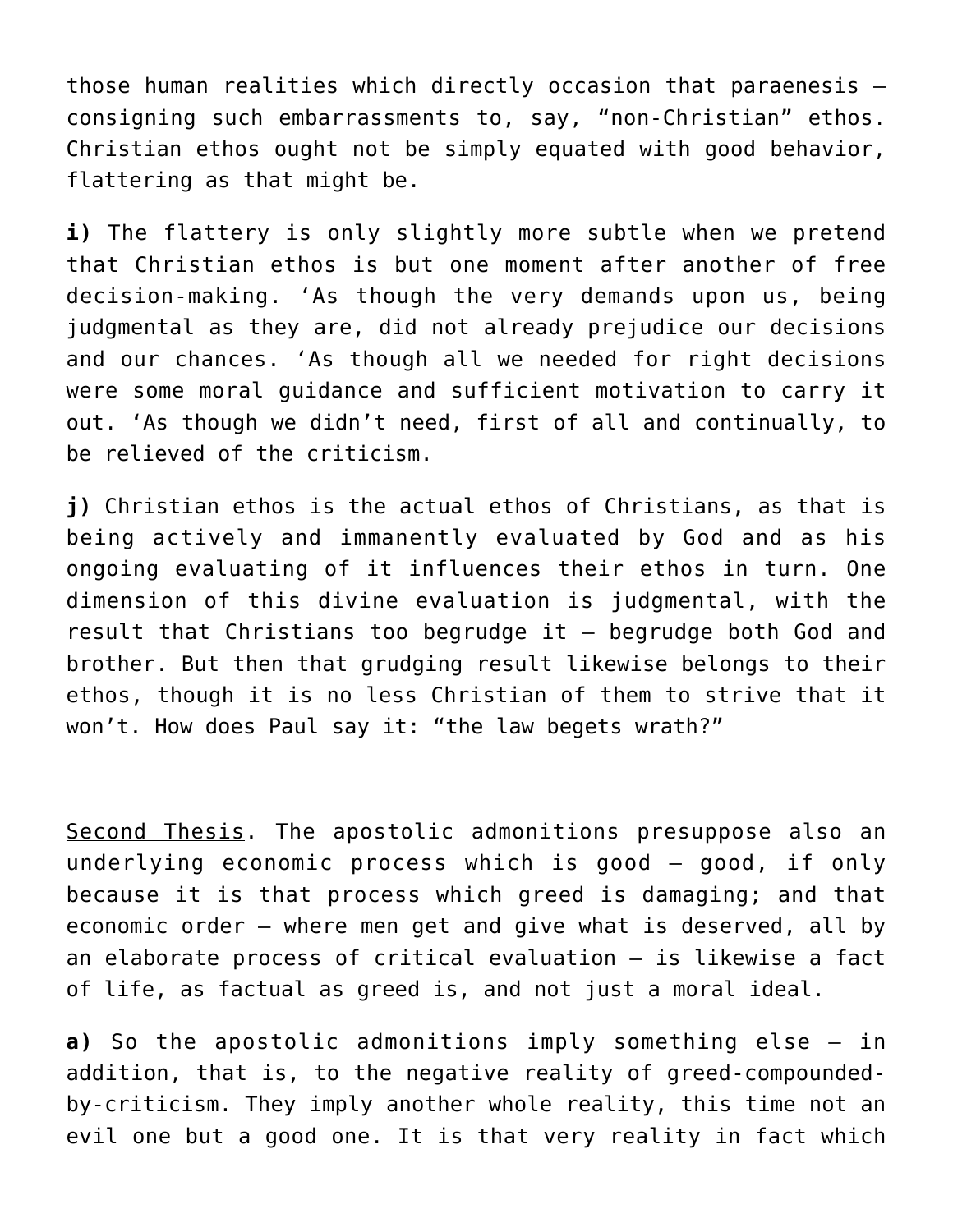thieves and misers violate and in conflict with which they are thieves and misers. Let us call it, at the risk of misunderstanding, "the economic order."

**b)** This term cries out for at least minimal definition. For aren't we here suggesting that the economic order, in order to be good, must be distinguished from such evil things as greed? But does this square with the facts? Isn't it often enough the very factor of greed which keeps the economic order going at all? How can we then, at least on economic grounds, pretend that greed is evil? Or alternately, if greed is essential to the functioning of the economic order, how can we say the economic order is good?

**c)** Remember, the way we are using "economic order" in present context is determined by the apostolic paraenesis, not by an empirical study of the economy, at least not directly. The economic order which these passages implicitly affirm is admittedly something less than the de facto economy. It is that economy all right, but with such factors as greed and thievery abstracted from it, as subversive elements in it to be repudiated. Whether or not they are subversive of the existing economic system, (though they might be that too) at least they subvert the "brother in need," "honest work," "the love of God." The fact that the existing economy may "need" greed or even poverty and oppression for its orderly operation only illustrates that mere order, as such, is no absolute good and may well be demonic. Or to put it affirmatively, it illustrates that a resourceful Creator can by his orderings bring good not only from nothing but even from evil.

**d)** On the other hand, to say that this good and greed-less economic order is inferred from the apostolic paraenesis is not to say however that this order exists only as an ideal, as a wistful blueprint for some perfect "Christian" economy. That is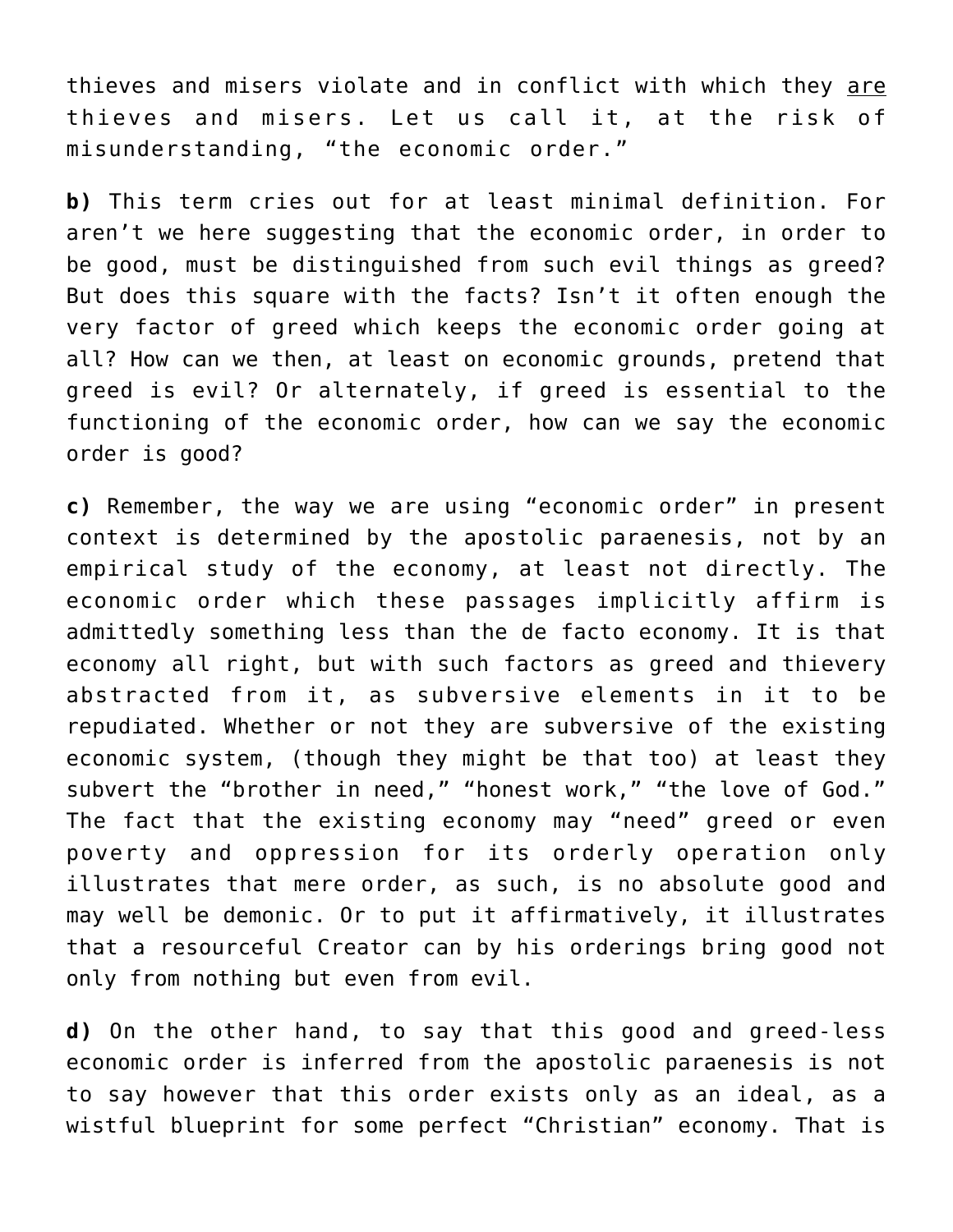a conclusion, to be sure, which many a quietist, many a resigned idealist is content to draw. No, this valid ordering of economic life is not only something which ought to be but also something which is. It is an actuality, as actual as the predatory greed and the grinding want and the oppression with which it is inextricably intertwined. Whether the one can be distinguished from the other except on Christian trust – and even then, perhaps, often only in principle – is another question. But the sure implication of the texts at hand is that certain economic arrangements are good and are in fact already operative in the economy round about.

**e)** Such economic arrangements as what? At least three: wherewithal, wealth, work. First, wherewithal. There are those human needs which can only be met and are being met by the "goods of the world," by what we call a "living" (*bion*), the necessities of life, the wherewithal. The apostles simply take for granted that this wherewithal is available. Its availability is a plain, good fact of life, not just a noble imperative. The necessary wherewithal is, if only for the fortunate few, a daily occurrence, so actual that those deprived of it, the starving millions, are the surest to notice it does occur. Second, wealth. Since those who have are to share with those have not, the former must obviously have something to share beyond their own immediate needs, beyond the wherewithal essential for their own existence. We are calling their surplus "wealth." It is gratuitous to say people ought to have wealth. The fact is they do. At least enough of them do, so the apostles are assuming, to be able to share their wealth with others who don't even have the necessary wherewithal. Wherewithal, wealth and thirdly, work. Although a thief too might by his stealing make a living, or even amass surplus wealth beyond his immediate wherewithal, his stealing is what is out of order – out of order, that is, with those other economic arrangements which are good. What is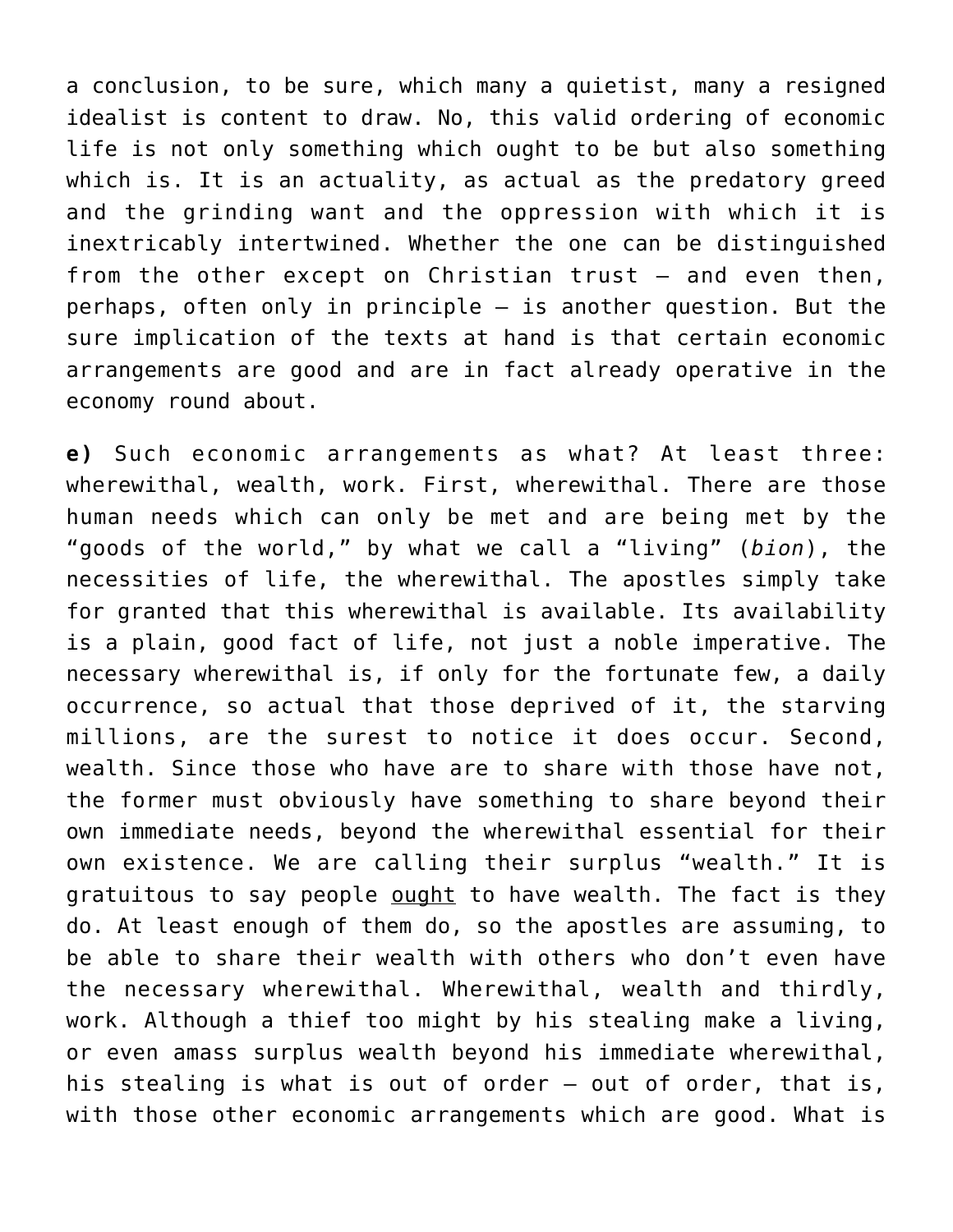in order is for the thief to stop stealing and instead to "labor" (*kopiatoo*). Getting comes with working. Not only ought it to do so. It does. At least the apostle assumes that the working-getting sequence is a regular enough experience in economic life so that he can recommend it as a realistic expectation for the Ephesian Christian thief. – These three realities of the good economic order – wherewithal, wealth and work – are intricately connected with one another. Together they weave a web of persons and goods and services. One of the essential bonds which holds them together (not merely ought to hold them together but in fact does) is that process by which men get what they are entitled to. Distribution assumes retribution. Wherewithal and wealth accrue to those who work for it. But wealth in turn, hardly an absolute possession, accrues also to those who lack wherewithal, "those in need." It is only when this retributive process breaks down in practice that it has to be shored up with verbal admonitions and, implicitly, with criticism. That critical process reflects a massive activity of personal evaluation of people's deserts and performance. It is God's way, one of God's ways, of getting things done. It is good.

**f)** Let us reemphasize that this valid economic ordering, though it is inferred from the apostolic admonitions, is not however brought into existence by such admonitions. Nor does it depend upon them for its validity. On the contrary, the admonitions already presuppose that order as a prior given. It is there to begin with. They simply take it for granted and, by their admonishings, reenforce it. Why make a point of that? Because there is a tempting illusion to the contrary. 'As though the very question whether to have economic structures at all, like wherewithal or work or wealth, were primarily a matter for decision, needing perhaps only the right (preferably "Christian") ethical rules. 'As though even the most basic human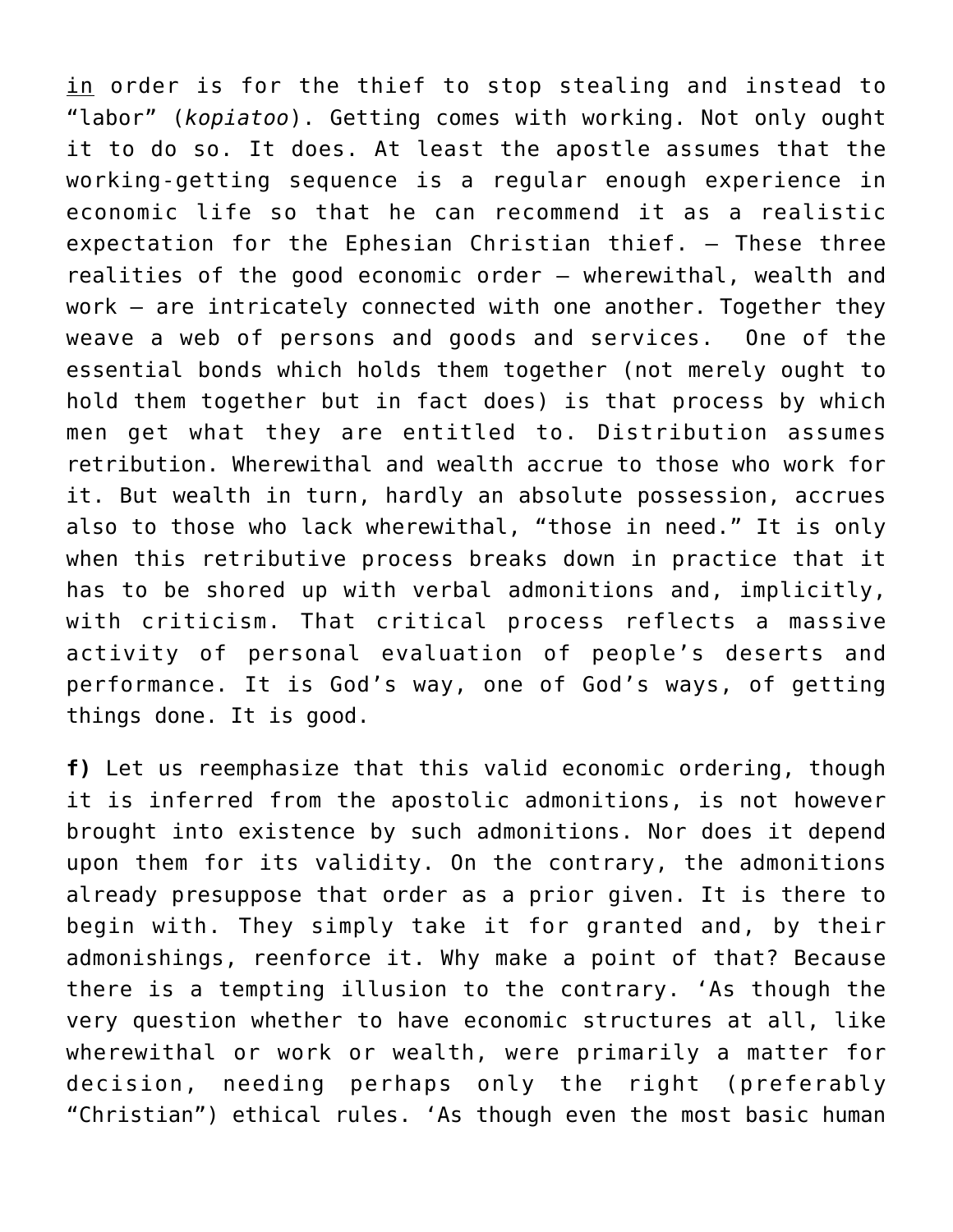relationships, like marriage or family or nationality or economic role, are essentially moral responses to some imperative. 'As though we enact these relations by first obeying some admonition, some rule or norm, like "Be fruitful and multiply" or "Fall in love" or "Be born a Smith" or "Grow up an American" or "Consume goods." 'As though the very prescriptions we receive for these situations don't already assume that we are situated within them.

**g)** The issue here is not between situational ethics and an ethics of rules, between "norm and context." The point rather is that as often as not a "rule" — for instance, Share your wealth with the needy brother — assumes from the outset a pre-existing "situation": namely, that I do in fact have a brother, that he is needy and I am wealthy, and that my wealth is in order to his needs. Probably none of those situational factors originated with any decision of mine, or with any rule. Without the situation as it is, the rule would be hypothetical and academic. But given that prior situation, which is but a particular instance of the whole underlying economic ordering, the paraenetic "rule" gives new voice to that ordering, now so sadly muted, and prosecutes its cause out loud.

**h)** The word "prosecutes" reminds us once again that the apostolic exhortations are not only that — not only nonprejudicial exhortings — but also, by implication, criticisms. But that is true likewise of that primordial economic ordering for which the exhortations speak. It too advances criticism. It does that, not first of all through criticisms spoken or written or even with any words at all, but through its own mute processes. Native to these processes is that function of theirs called retribution, that persistent arrangement whereby men, as we say, are to get what is coming to them — *suum cuique tribuere*. This retributive dimension is not of course unique to economic processes. It pervades all human relationships and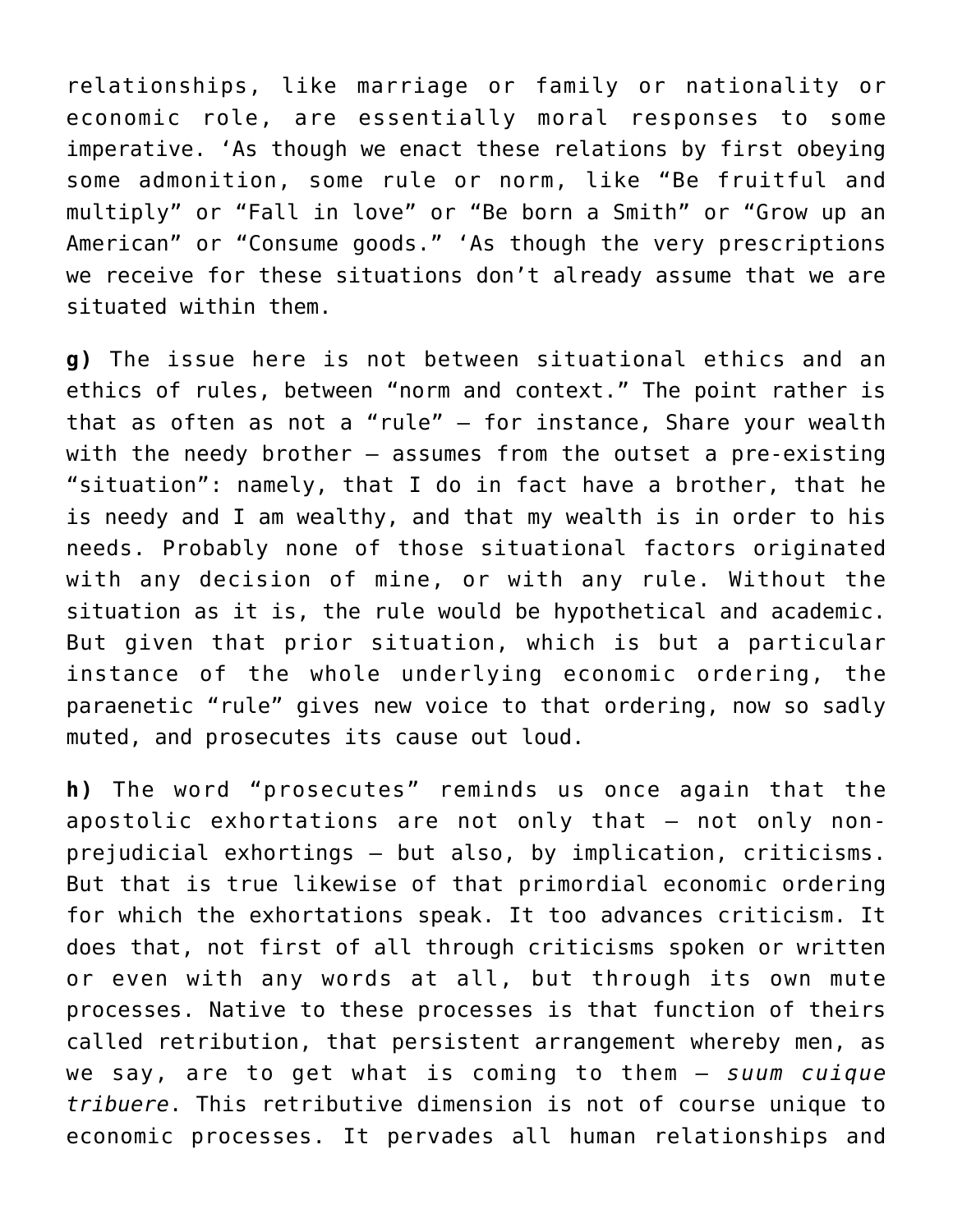every social structure. But in economic transactions the element of retribution is especially vivid. Witness the way theology, in order to dramatize the fact of retribution, borrows some of its most telling metaphors from the economic sector: recompense, reward, redeem. "Forgive us our debts." "The wage of sin is death."

**i)** For retribution in the theological sense, however, economic retribution does not only provide an analogy. No, God does his own retributing and judging precisely by means of these economic counterparts — obscurely no doubt but ever so immanently. The latter execute the former, enacting the divine recompense itself through the immanental transactions of buying and selling, earning and losing. Granted, that conclusion is not directly inferable from the empirical data. What for the economist may be nothing more than the natural effect of a cause, a probable outcome of an antecedent condition, a "concomitant variation," for the Christian — perhaps for the selfsame economist *qua* Christian — takes on the depth dimension of an ultimate evaluation, an eschatological verdict. At least that is the sort of in-depth retribution inherent in the biblical interpretation of history.

**j)** Even on this interpretation, however, it isn't as though every worthy economic transaction is neatly balanced by some corresponding cosmic approval, or every unworthy one by disapproval, tit for tat. Such merit-badge individualism falsifies, if nothing else, the facts of economic history, not to mention the biblical interpretation of it. No, the retribution here is not piecemeal but comprehensive: whole judgment for whole men, for whole economies, for the whole of history.

**k)** For that matter, why limit retribution to judgment – to judgment, that is, in its negative, punitive forms? Don't the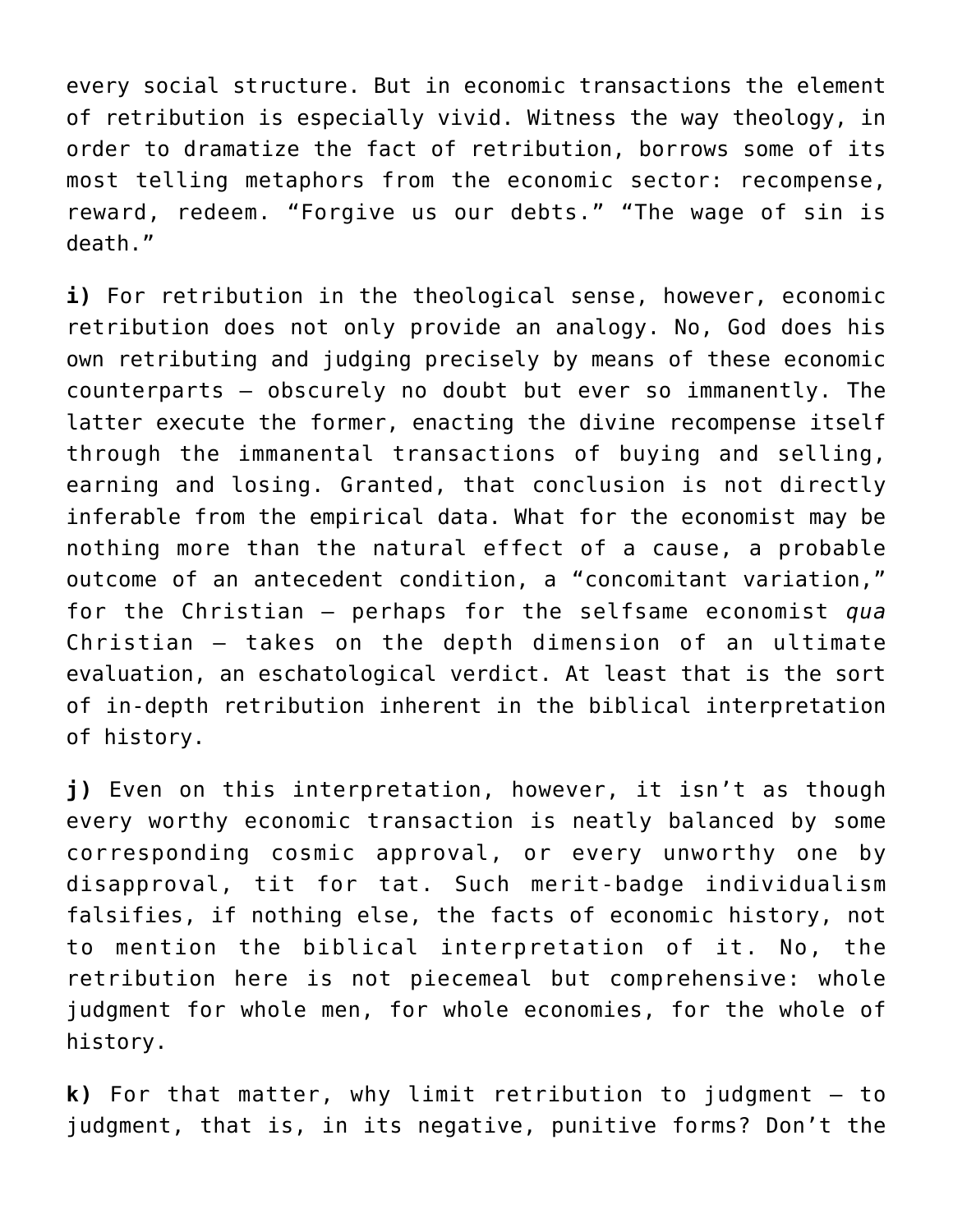same retributive processes which recompense evil also recompense good? And why is even the former needed except to encourage distributive justice, to promote not adversity but prosperity? Not only is destructive economic behavior punished but also constructive economic behavior is rewarded. Ah, but the very fact that economic man so much as needs such retributive inducements at all – isn't that already a standing criticism of him? That he cannot live without retribution is incriminating evidence that neither can he live with it – genuinely live. In fact, his rewards, his retributively induced prosperity, his very affluence, his institutionalized gluttony, his disproportionate longevity may themselves incriminate him. The youngster who prayed The Lord's Prayer conflating the petitions, "Forgive us our daily bread," committed more than a Freudian slip. Comes now John's rhetorical question about the Christian who keeps more than enough for himself. "How does the love of God abide in him?" But that criticism, with its implication of divine disgust, is not only read into but off of the economic facts, whose internal logic supports the criticism.

Third Thesis. Since economic man gets as he is entitled to get, reflecting how he is constantly under divine as well as human evaluation, any attempt to supersede that critical order by its opposite, sheer mercy, requires the highest possible authorization – which is exactly what Christians claim to have by virtue of "the Son of Man's authority upon earth to forgive sin."

**a)** The question behind this thesis asks, In the economic ethos of the Christian community is criticism the last word? So it might seem, the moreso since the critical process is not merely the construct of theologians. It is already anticipated in the pre-theological, pre-verbal orderings of economic life, in the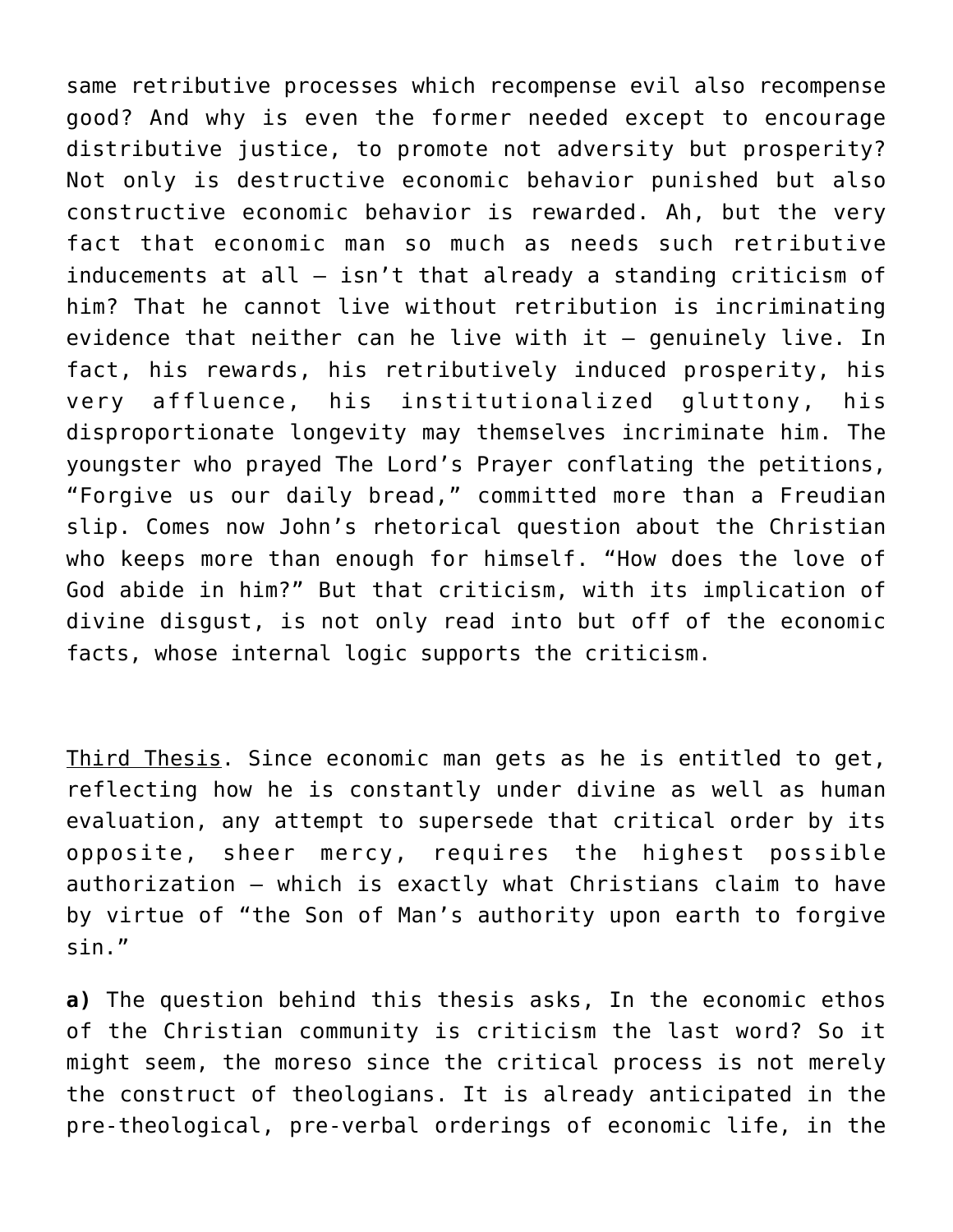way such life has to proceed by retribution. But if this critical process is no more dispensable than the economic order itself is, what then? Or to put the problem theologically, if the divine Word, the ultimate evaluation, is not only verbalized in words but is played out in the most elemental structures and functions of economic existence – then what? Is there, in other words, a saving alternative at least as radical as this pervasive criticism, to trump it and – eventually, at least, and for now bit by bit  $-$  to replace it? The Christian faith stands or falls by just that hope.

**b)** In fact, as perhaps we ought to have admitted long before this, none of the devastating negations we have been making so far could even have been conceded except in the hope for what supercedes them. In the absence of that hope, the negations could hardly be taken seriously (except perhaps by a worldrenouncing pessimist), evoking at best  $-$  and understandably so  $$ offense and aversion.

**c)** Still, as we said originally, that was the very reaction which the criticism, whether as verbal paraenesis or as preverbal economic retribution, was bound to elicit from the miser and the thief: namely, aversion to criticism and a new and subtler self-justification of their greed. The law does beget wrath. Incrimination intimidates. But not inevitably so. For as we also hinted earlier, this reaction of defensiveness in face of ultimate criticism is a reaction Christians have power to combat, having authority to do so. True, they cannot live without the retributive order or without its incriminations, which continue valid. But they do claim to live with it  $-$  really live. They are not bound to begrudge it, but neither are they bound to grant it the last word.

**d)** By what right? Their authority, in a word, is that authority which the Son of Man has upon earth to forgive sin. But does he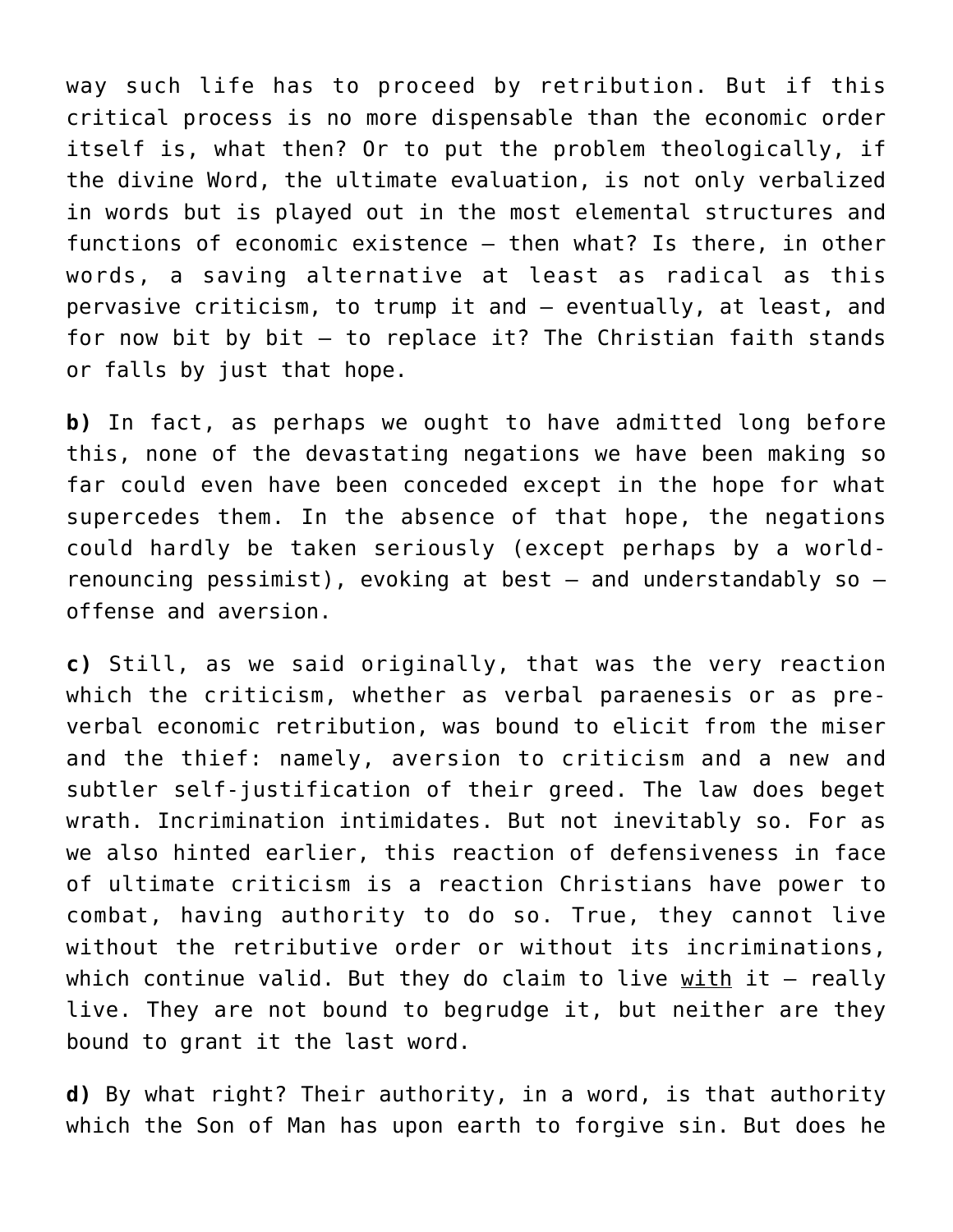have it? Either he does or he doesn't. In view of that disjunction we had better amend our statement of a moment ago about that hope by which the Christian faith stands or falls. For it isn't the hoping as such, however resolute and heroic, (which it seldom is) which is decisive. What the hoping in turn stands or falls by is this Son of Man. The christological issue is of the essence. Does he indeed have the authority to forgive sin, and to do so "upon earth"? That is, is he authorized to reverse an entire criminate order, at once both eschatological and earthly, both factual and unconditionally valid, and to supersede it by its opposite: forgiveness?

**e)** The question is not, Was he authorized to demand of men that they forgive one another, on pain of being themselves unforgiven if they don't? He did demand that, too, but that is still retribution. Love thus demanded– which is still my neighbor's just due — is not really an alternative to "justice," as Christian ethicists sometimes pretend. That is still only justice, though now in its most stringent requirement, which when refused is justly retributed. No, the question is, Was Jesus authorized to amend even that order of justice, forgiving men for no other reason than that they conceded him that authority, men who themselves had not forgiven?

**f)** For example, could he forgive a culprit like the Ephesian *kleptoon*? Could he, on his own authority and without fear of being outranked or countermanded, forgive a thief? As his last dying act, one thief he did not forgive and another one, who trusted him, he did. But was the thief's trust justified? Was Jesus' own trust justified? "He trusted him who judges justly." But that One did confirm Jesus' new authority — not only by words, but characteristically by historic action: by raising him from the dead.

**g)** His radical authority, thus won "upon earth," boldly extends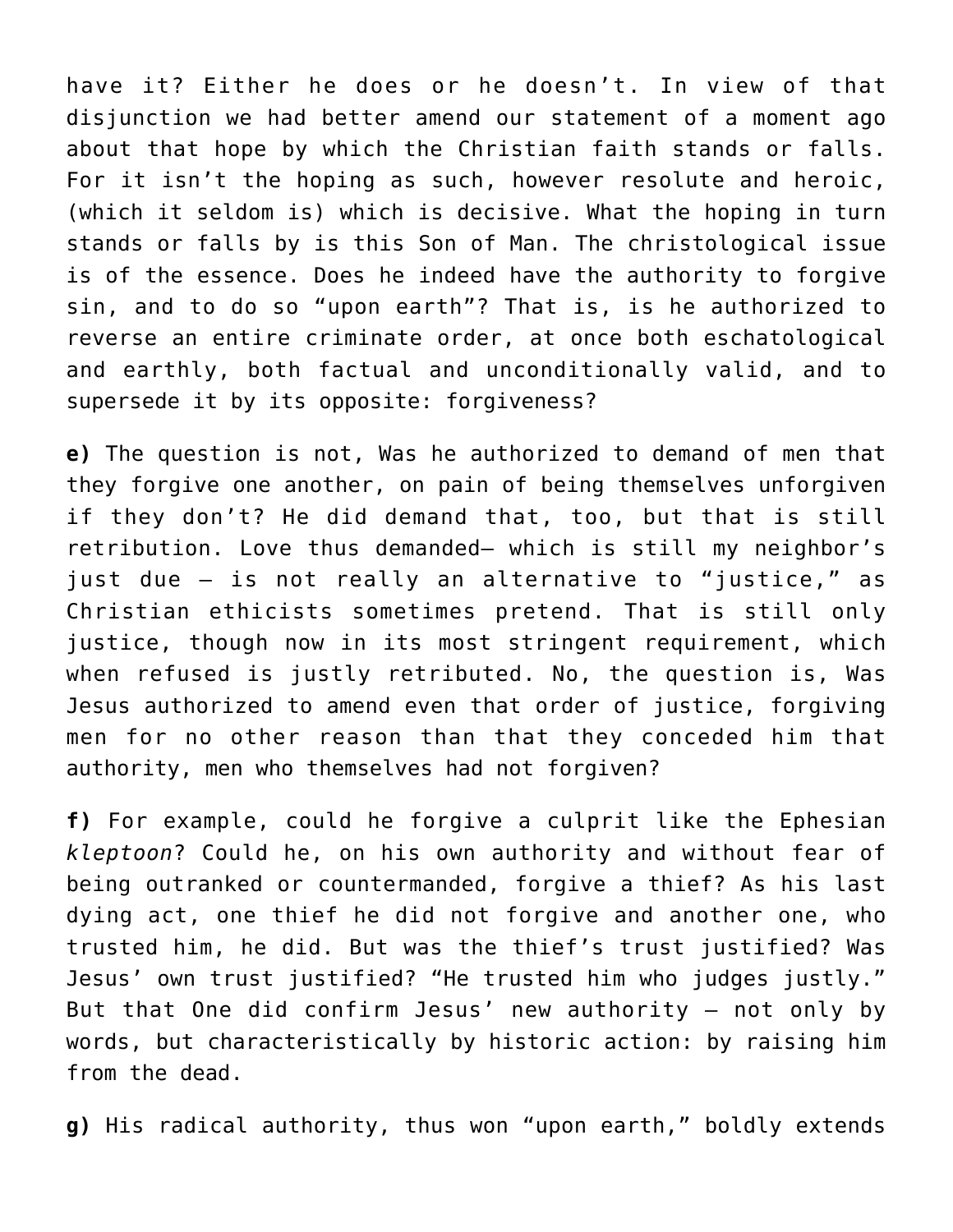forgiveness now to a vast motley of beneficiaries right where they are, "upon earth," still very much implicated in the criminate order, in its incriminating processes of wherewithal and work and wealth. They need not contest that order, and not only because its incriminations are of course incontestable, but also because they are free enough not to contest it, entitled as they are to appeal beyond it. Among them, no doubt, are still thieves and misers and who knows what sorts of economic sports all of them, as the Pharisees foresaw, bad risks. But that risk, they dare to believe, the Son of Man calculated and vindicated.

**h)** So here at last is the answer to that question we had wondered about from the beginning: Why do those paraenetic texts we quoted treat the thief and the miser as leniently as they do? Why, if greed is incriminated by the Creator's very order of things and explicitly by his Word, is that criticism now so muted and gentle in these apostolic exhortations? It isn't that the authors, either the Johannine or the Ephesian author, no longer recognize the enduring validity of that criticism. They do indeed, even to the point of insisting that the criticism is nothing less than annihilating for those who have no recourse beyond it. And that, as they warn, is a continuing possibility also for Christians. It is altogether possible for a well-to-do Christian to infer from his greed that the loving God no longer "abides" with him but has abandoned him, with retribution then as the last and only word.

**i)** The fact is, though, that John intimates this rejection only as a possibility, and then only in the form of a question. The criticism is still there, though not as the last word. The miser is still assumed to be within range of the apostle's voice, the forgiving Word, and hence within range of "the love of God." Too, he is still assumed to be within the Christian brotherhood. And the same is assumed of the Ephesian thief. In other words, both are still under the Son of Man's protective "authority upon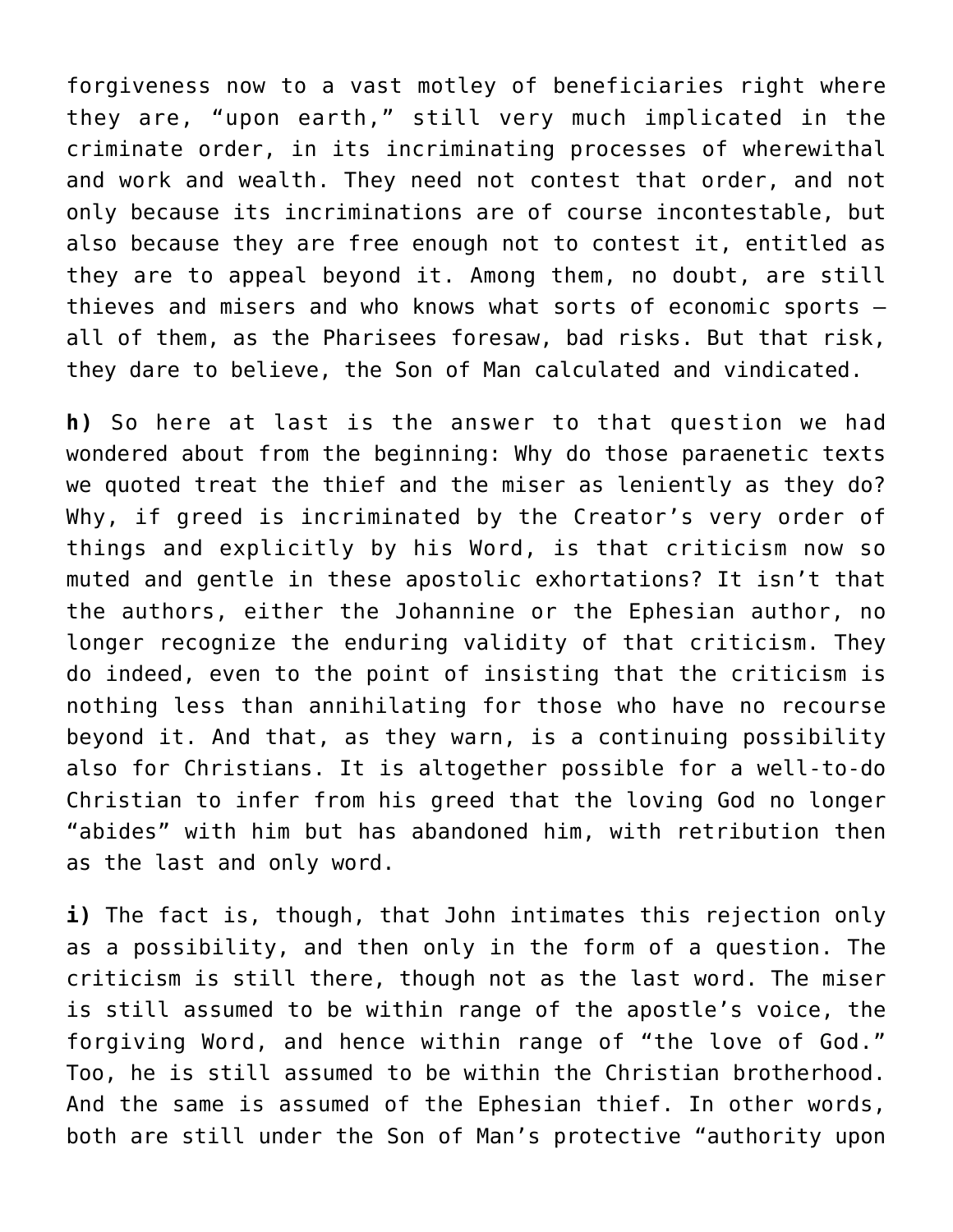earth to forgive sins," contrary as that authority may be to the criminate order in which they likewise operate. The struggle to live under both authorities simultaneously, with forgiveness as the decisive one, now actually comes to the surface in words and syntax in the way the apostles formulate their sentences: a prodding question here, a bit of advice there–though now not unto death but unto life. Say it another way: the apostles can risk direct imperatives and at least a gentle rebuke, even with the weak and wayward, in view of the higher authority which liberates these culprit from being defensive. Isn't that The Secret, the mysterion, behind the predominantly constructive tone of apostolic paraenesis?

Fourth Thesis. Whether the Christian community can actualize its authority for non-retributive, non-critical action also in economic life, whether it can do so either without subverting the Creator's existing economic processes or without retreating into economic sects, is I think answerable not theoretically but only experimentally.

**a)** Is what we have said so far, much as that may be, all there is to the economic ethos of the Christian community: namely, the freedom to live within the criminate order without being driven to further defensiveness and self-justification by its incriminations? Or if the ethos is more than that, is it only this much more: namely, to utilize one's freedom aggressively within this order not only by taking its criticisms in stride but also by heeding its just demands and actively doing them doing honest work, sharing with those in need? True, if even that were all the community dared hope for (and many a prudent Christian ethic has not ventured beyond that), that would already be an immensely ambitious hope. All the moreso, if Christian agents in the economic order not only discharged its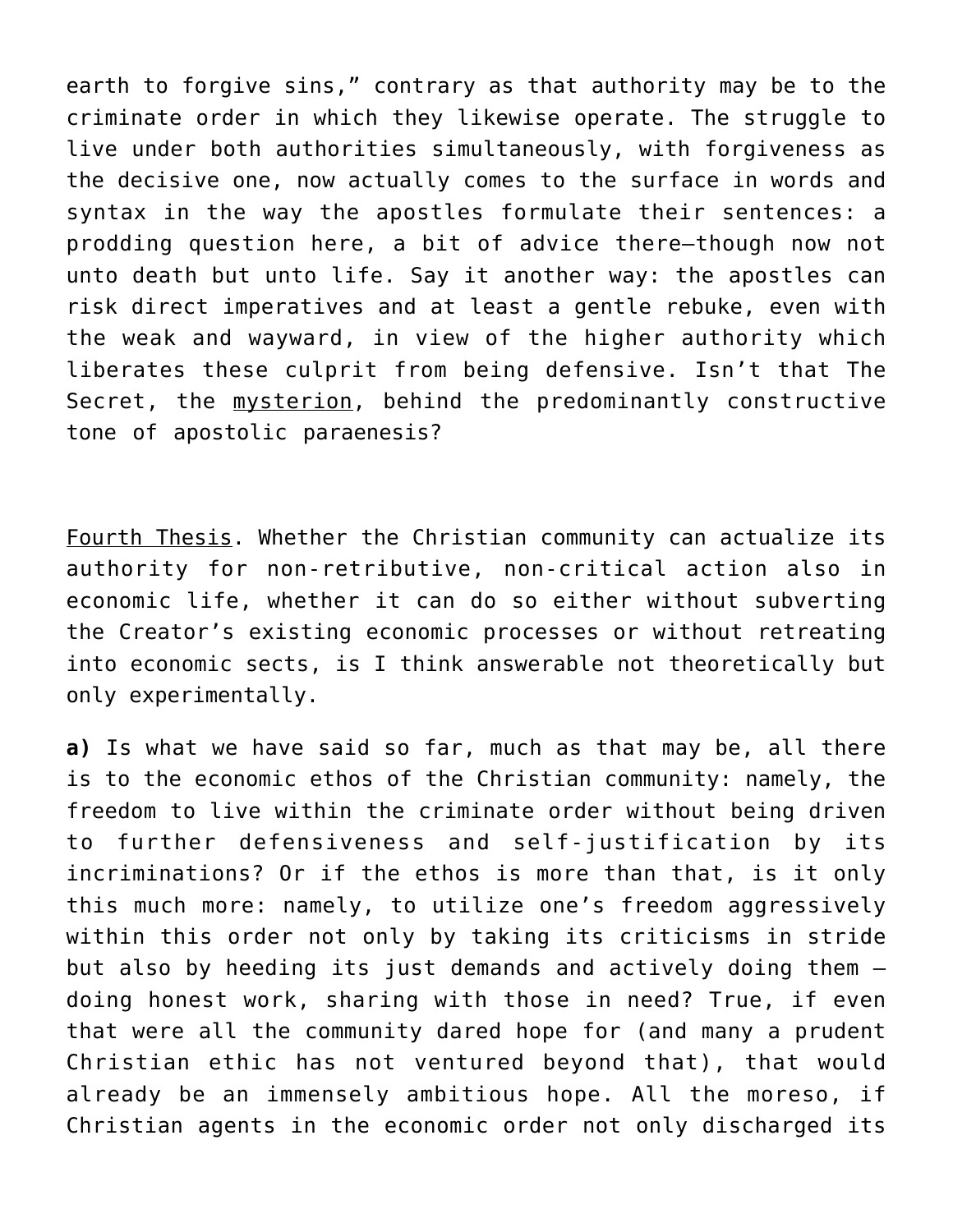existing demands but actually advanced its demands and, by one retributive incentive or another, amplified what it exacts most justly of all, peace and mercy. But what is still more than all this, Does the Christian ethos not only free men for the criminate order, to do it justice, but also introduce into that order  $-$  in, with and under it  $-$  a whole new order of its own?

**b)** If so, might such a new order invade the old one also in its economic sector? Can the Son of Man's "authority to forgive sins" so insinuate itself "upon earth" that the very interactions between wherewithal and work and wealth would themselves be governed, not by recompense and just deserts and appraisals of worth, but by grace alone? That, if you will pardon the pun, is a big order. Still, though such an achievement is not likely, we ought not be too quick to say it is altogether unlikely. It has in fact been attempted from time to time, as the history of the church demonstrates. Christian communities, beginning with the earliest one in Jerusalem, have tried in the Name of Jesus to renounce all right to private property (what we have called "wealth") or, as in the case of mendicant monastic orders, even gainful employment ("work"). Might something like that still be a possibility for the Church today, at least in limited ways?

**c)** Of course there is that one "order of grace" which the Church has never been without, and cannot be and still be the Church: the mutual sharing of the Gospel and the sacraments, the apostolic ministry of the Word. That too is ethos, and not merely a private ethos of the inner person but a public, suprapersonal structuring of human relationships for giving and receiving, acting and being acted upon. To emphasize how this public ministry of Gospel and sacraments is indeed a corporate, supra-personal structure, we need only recall that it does not derive its distinctive character from the individuals who carry it on, whether its ordained officiants or its lay recipients. It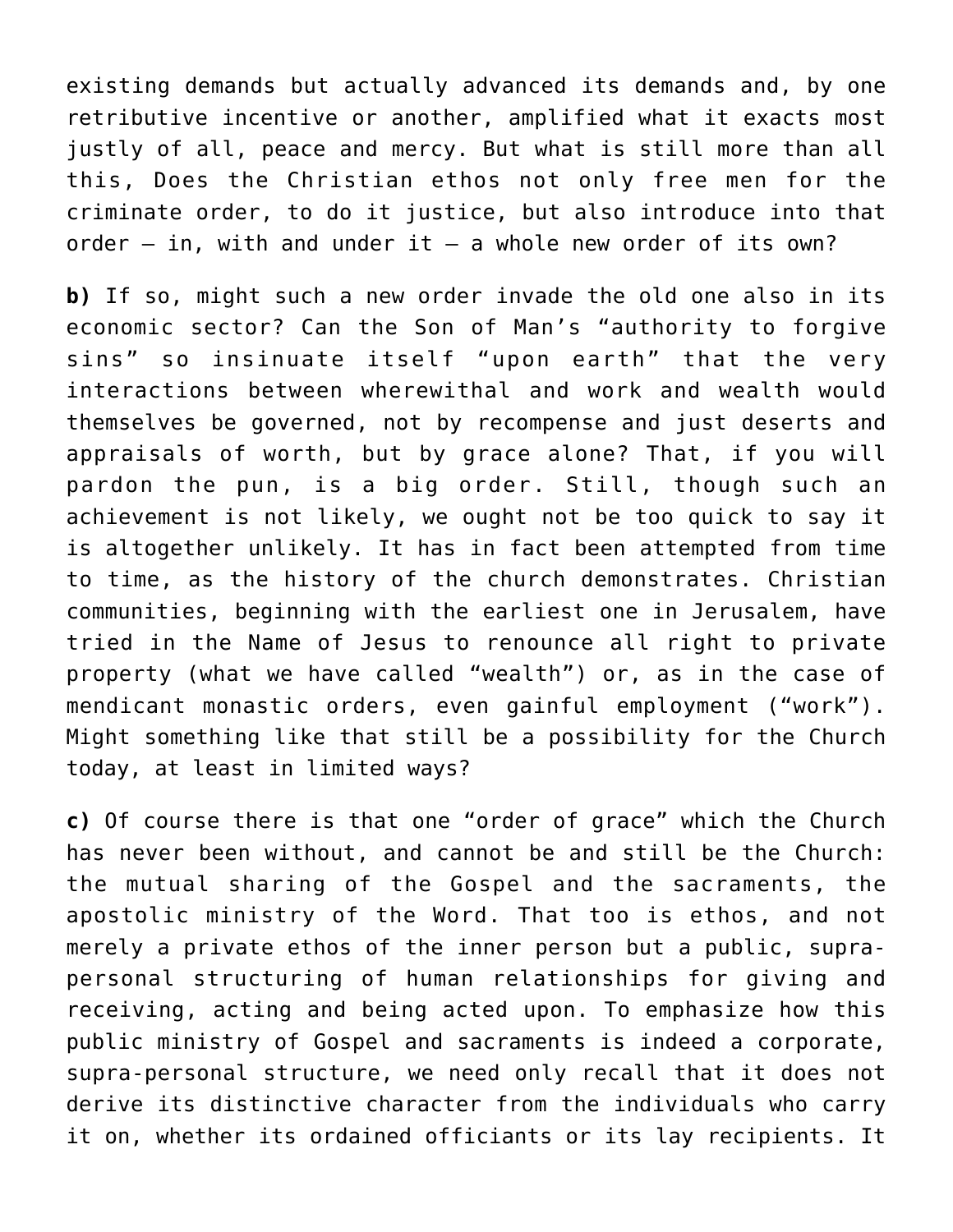is distinguished as Christian, this communal order, by its graciousness, its logic of non-retribution. That is of the essence of its institutions: the Gospel it shares, its baptisms, its Holy Communions, its mutual absolutions. Yet all these socially structured transactions retain their gratuitous character independently of the subjective qualifications of its individual participants. It may even be that some of them, including its officials, are themselves not Christians. (That has been said to happen.) Conversely, it is not by their mere enacting of this order – say, by receiving its sacraments or preaching its Gospel – that they become Christians, *ex opere operato*. This churchly ministry of reconciliation is an overt structure like any other social order, yet (let us hope) without their inherent retributiveness.

**d)** But can this grace-ordered giving and taking of Gospel and sacraments take similar shape, non-retributively, in Christian economic community? Is that perhaps implied in the Johannine passage we have been considering, with its talk of "need" (not deserts or rights or due) and of "give" (not remunerate or repay or negotiate) and especially of "brother" (not debtor or creditor or prospect)? Does this brotherhood, in which the participants grace one another with Gospel and sacraments, imply a similar brotherhood of "goods" – all of it without any reckoning of what the other has coming to him or of what he owes?

**e)** No doubt the suggestion sounds idealistic, and by "idealistic" we might mean, I suppose, "It will never work." But the hazard, really, is worse than that. The greater risk is that, even if such an undertaking could succeed internally, it might do so only at the expense of the surrounding economic order. That is, it might create the public misimpression that basic economic processes – not only wherewithal and wealth and work but also their essential retributiveness with its critical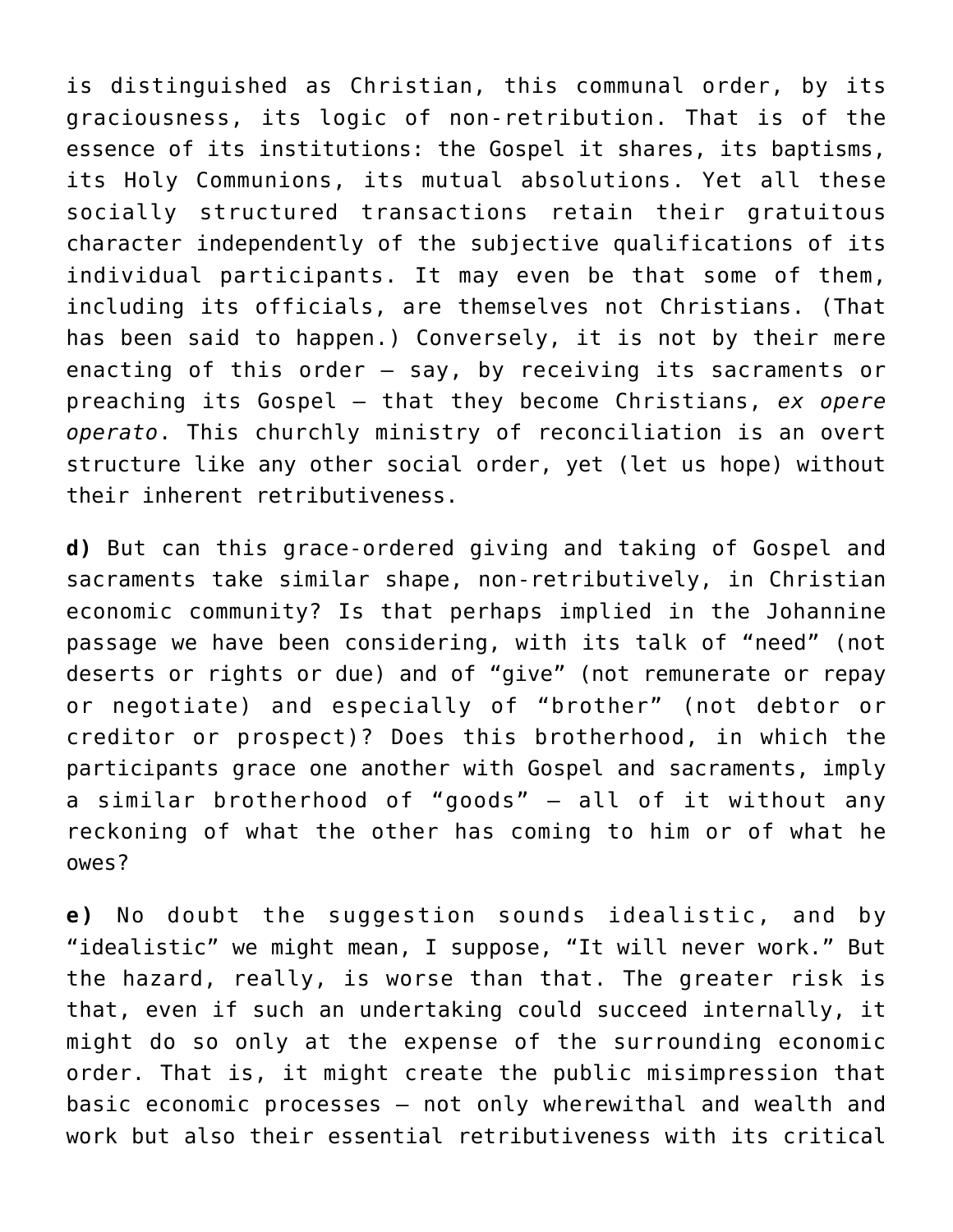evaluations — are in principle invalid. Of course that kind of tampering with the realities of creation might incur the added disadvantage as well of economic disaster for the Christian experiment itself — or, almost as sadly, economic compromise. Examples abound, and Dr. Danker's rich bibliography shows more of all this than I either need to or can. Witness the original experiment by the Jerusalem congregation. When the hope of Christ's imminent return was disappointed, the practice of communal ownership had to be discontinued. Only a few years later the mother of John Mark is reported as owning her own home. But could the venture have survived in any case, failing (as it apparently did) to provide for the element of productive work and liquidating the community's productive assets? Could this have been why Paul had to take up a collection for the "poor brothers in Jerusalem"?

**f)** Later Saint Francis and his Poverello showed that in the meantime they had at least learned the importance of work, if only of begging, though never for wages or alms beyond what they needed for one day at a time. Yet more than that was needed, when Francis died, to finance a basilica in his memory at Assisi; so Brother Elias installed a moneybox. Brother Leo smashed it, and the split ensued between the Spirituals on the one hand, who still insisted on their master's *regola senza glossa*, and the Conventuals on the other. Inevitably, though, the Franciscans' growing success, both in size and wealth, demanded Cardinal Ugolini's compromise: let the church have the *dominium*, the lordship over their wealth, and grant the friars the "use" of it. Caesar of Heisterbach, himself a monk, summed up the story of monastic economics: "Discipline begets abundance, and abundance, unless we take the utmost care, destroys discipline; discipline in its fall pulls down abundance." Admittedly, the Franciscan experiment was brilliantly successful in denouncing the surrounding greed. But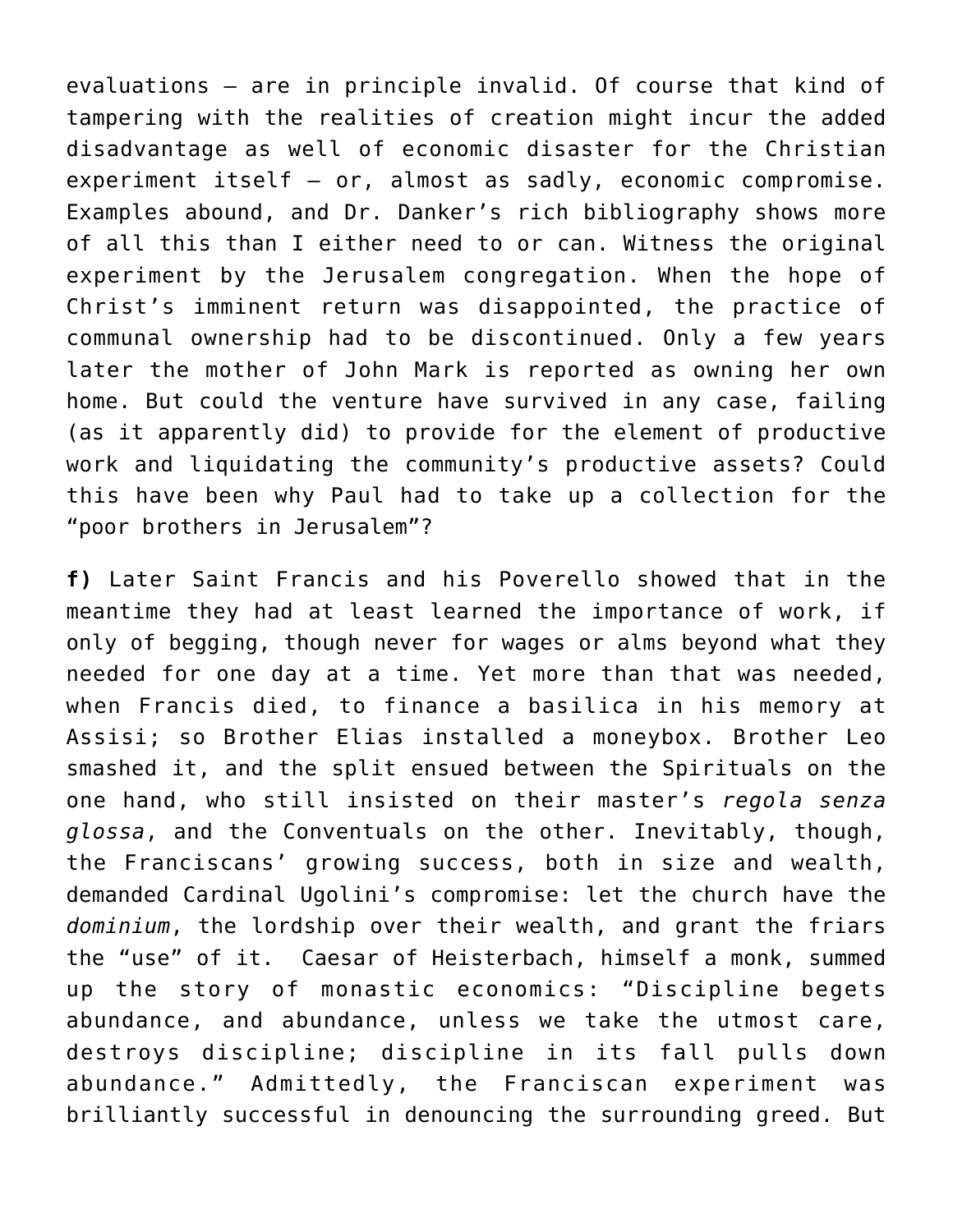it seems to have disavowed too much, also some of the essentials of good economic order, (for example, by its idealizing of beggary) and eventually had to make its peace with that order and with its brand of retribution. One alternative might have been to remain a cloistered little company. But then that, too, would belie the world outreach of the Christian world mission.

**g)** Isn't it that very outreach, in fact, which again and again has inspired efforts toward a distinctively Christian — that is, distinctively gracious –economic community? By that I do not mean merely the church's involvement in the same old secular economic order for the expedient of subsidizing itself. That, as we mentioned at the outset, does little to dramatize the church's unique divine mercy, its hard-won "authority upon earth" to give and not to count the cost. Nor am I speaking of that embarrassing recourse which the church has often had to take when it comes into some ill-got windfall and, like Zaccheus, must decide upon the most virtuous way to dispose of it. Under such circumstances the thirty-third of Zwingli's Sixty-Seven Articles offers as good a way-out as any: "Unjust gains, if they cannot be duly restored, should not be given to temples, cloisters, monks, priests and nuns, but to the needy." The Black Manifesto of a few years ago was a shrewd variation on this principle. But no, our question has been about something more radical still. Can the Christian community manage a kind of economic order — shall we say, a "demonstration" economy? which is proper to its own special genius? Can it do so without suggesting a *theologia gloriae*, as if God's present economic history were already over and done with, and yet anticipate by its own structured graciousness that the present economic processes, especially their retributive judgment, do face an end in the return of Christ? Can the Christian world mission become even by its economic organization a semeion to the world of that unparalleled love which calculates no man's deservings and